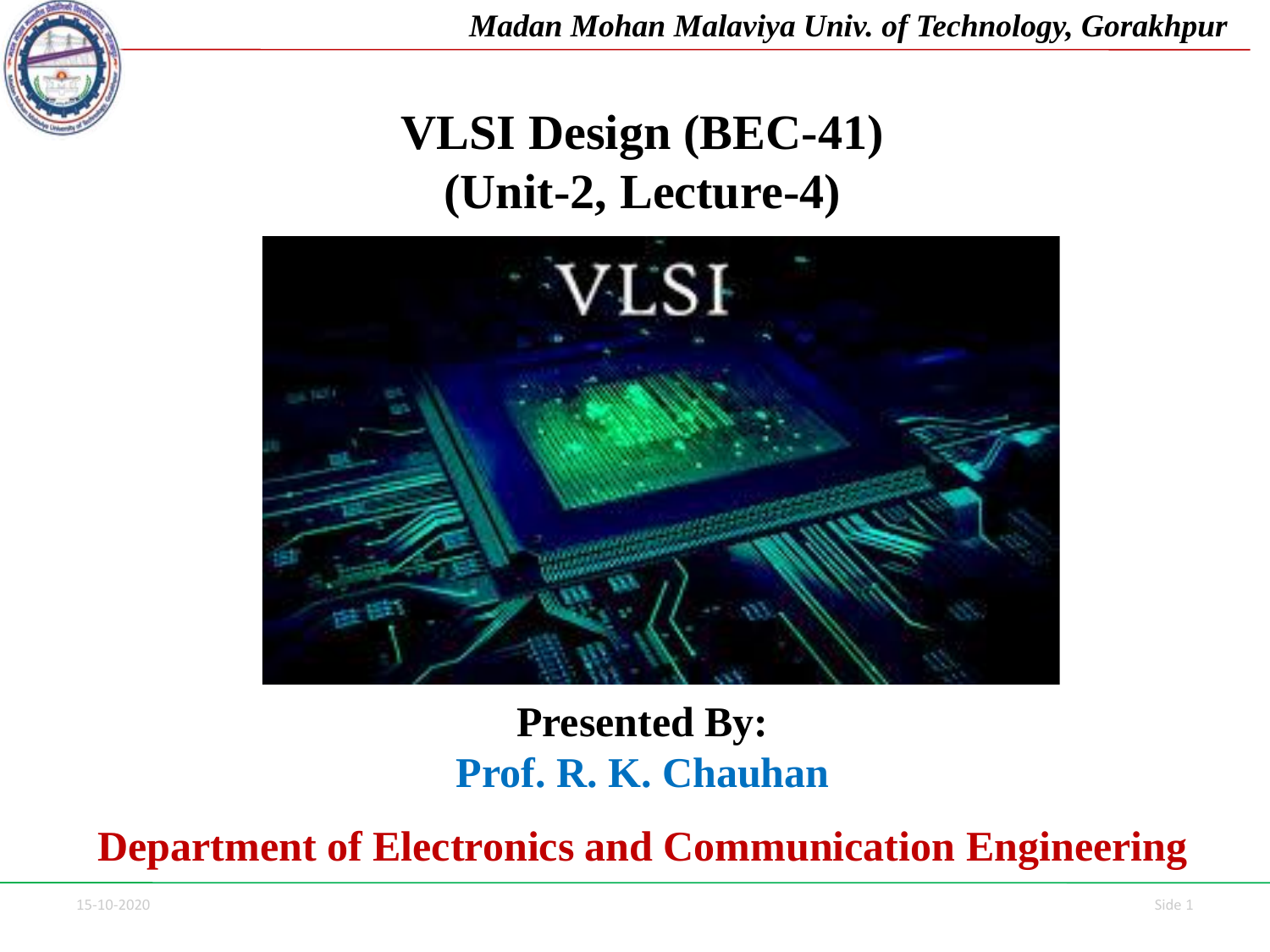

### **CMOS Inverter**

- The CMOS inverter has two important advantages over the other inverter configurations:
- The first and perhaps the most important advantage is that the steady-state power dissipation of the CMOS inverter circuit is virtually negligible, except for small power dissipation due to leakage currents. In all other inverter structures examined so far, a nonzero steady-state current is drawn from the power source when the driver transistor is turned on, which results in a significant DC power consumption.
- The other advantages of the CMOS configuration are that the voltage transfer characteristic (VTC) exhibits a full output voltage swing between 0 V and  $V_{DD}$ , and that the VTC transition is usually very sharp. Thus, the VTC of the CMOS inverter resembles that of an ideal inverter.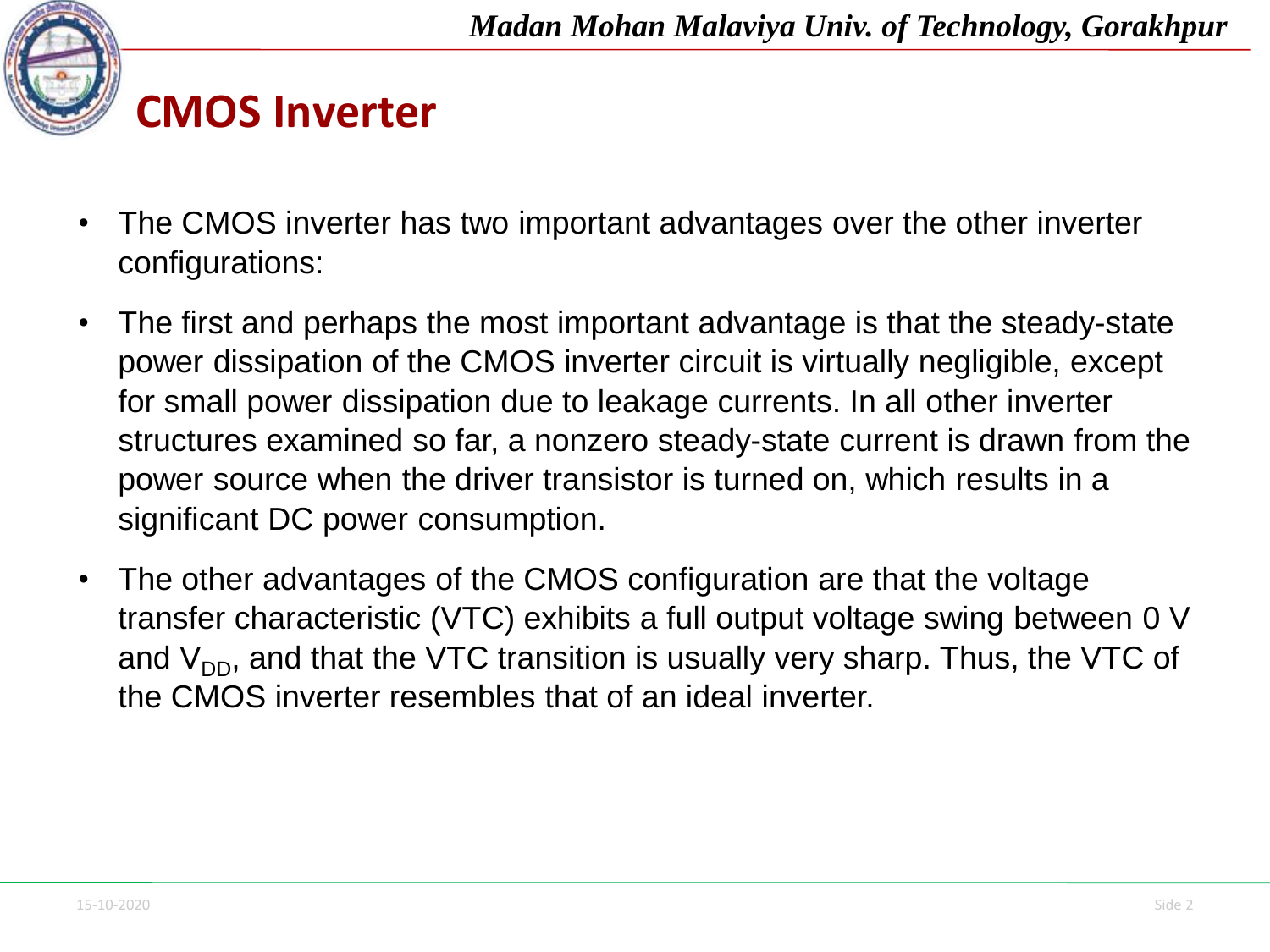

#### **CMOS Inverter**

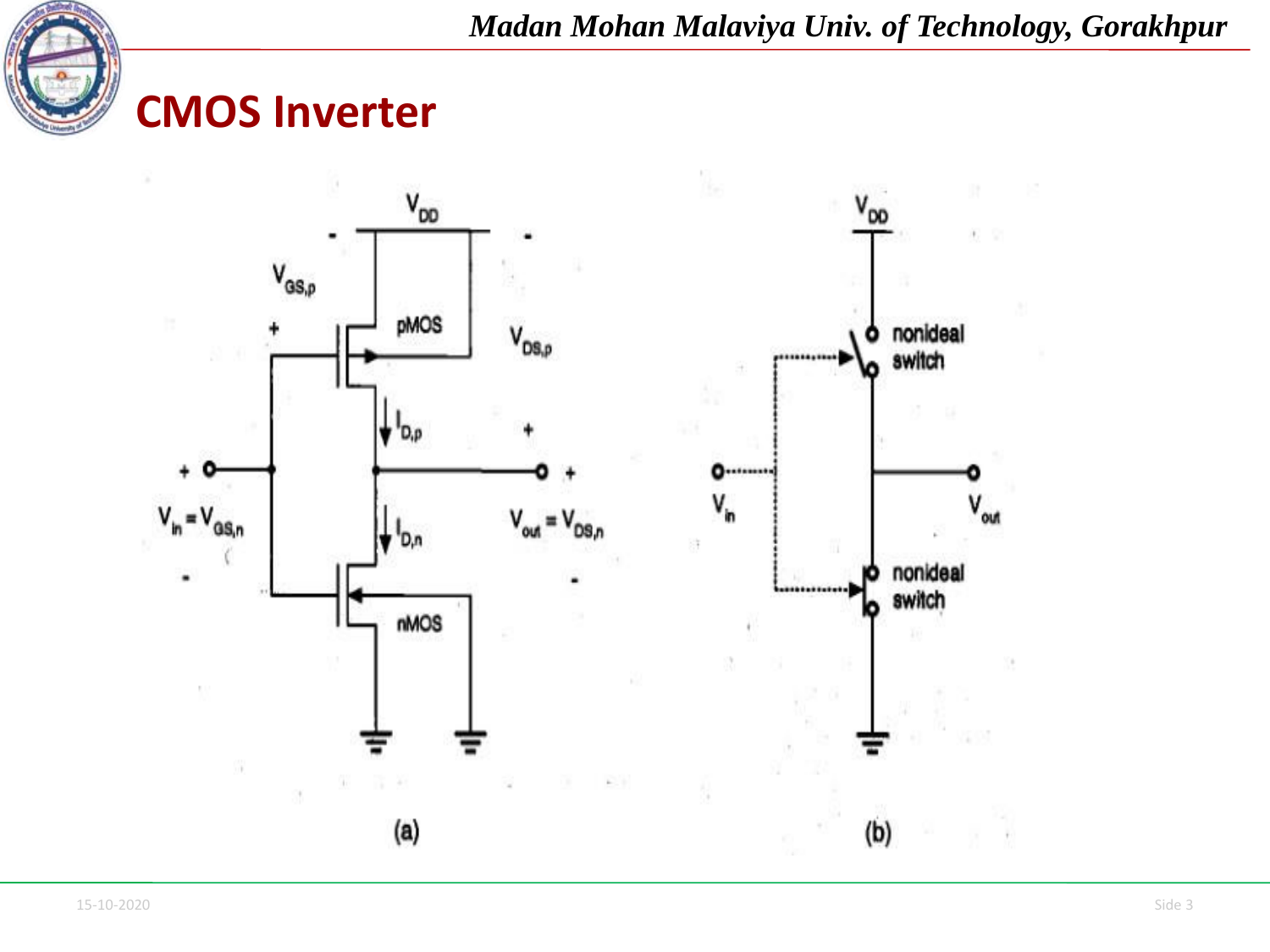





**Fig.** Operating regions of the nMOS and the pMOS transistors.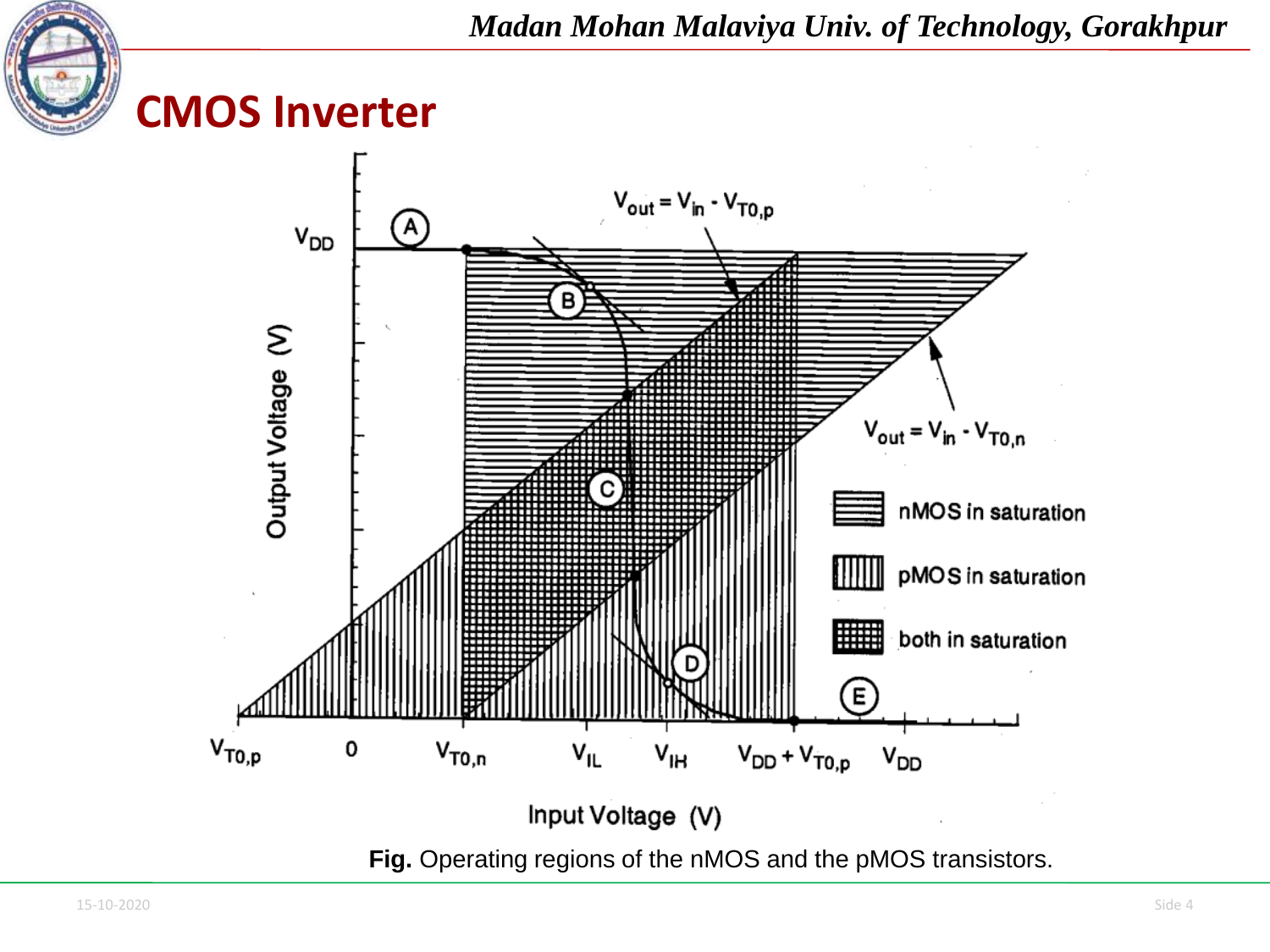

#### **CMOS Inverter**

| Region | $V_{in}$                   | V <sub>out</sub>        | nMOS       | pMOS       |
|--------|----------------------------|-------------------------|------------|------------|
|        | $\langle V_{T0,n} \rangle$ | $V_{OH}$                | cut-off    | linear     |
| B      | $V_{lL}$                   | high $\approx$ $V_{OH}$ | saturation | linear     |
| C      | $V_{th}$                   | $V_{th}$                | saturation | saturation |
| D      | $V_{lH}$                   | $low \approx V_{OL}$    | linear     | saturation |
| E      | $> (V_{DD} + V_{T0,p})$    | $V_{OL}$                | linear     | cut-off    |

- In **Region A**, where Vin<  $V_{T0}$ , the NMOS transistor is cut-off and the output voltage is equal to  $V_{OH} = V_{DD}$ .
- As the input voltage is increased beyond  $V_{T0,n}$ , (into **Region B**), the NMOS transistor starts conducting in saturation mode and the output voltage begins to decrease. Also note that the critical voltage  $V_{II}$  which corresponds to  $(dV_{out}/dV_{in}) = -1$  is located within **Region B**.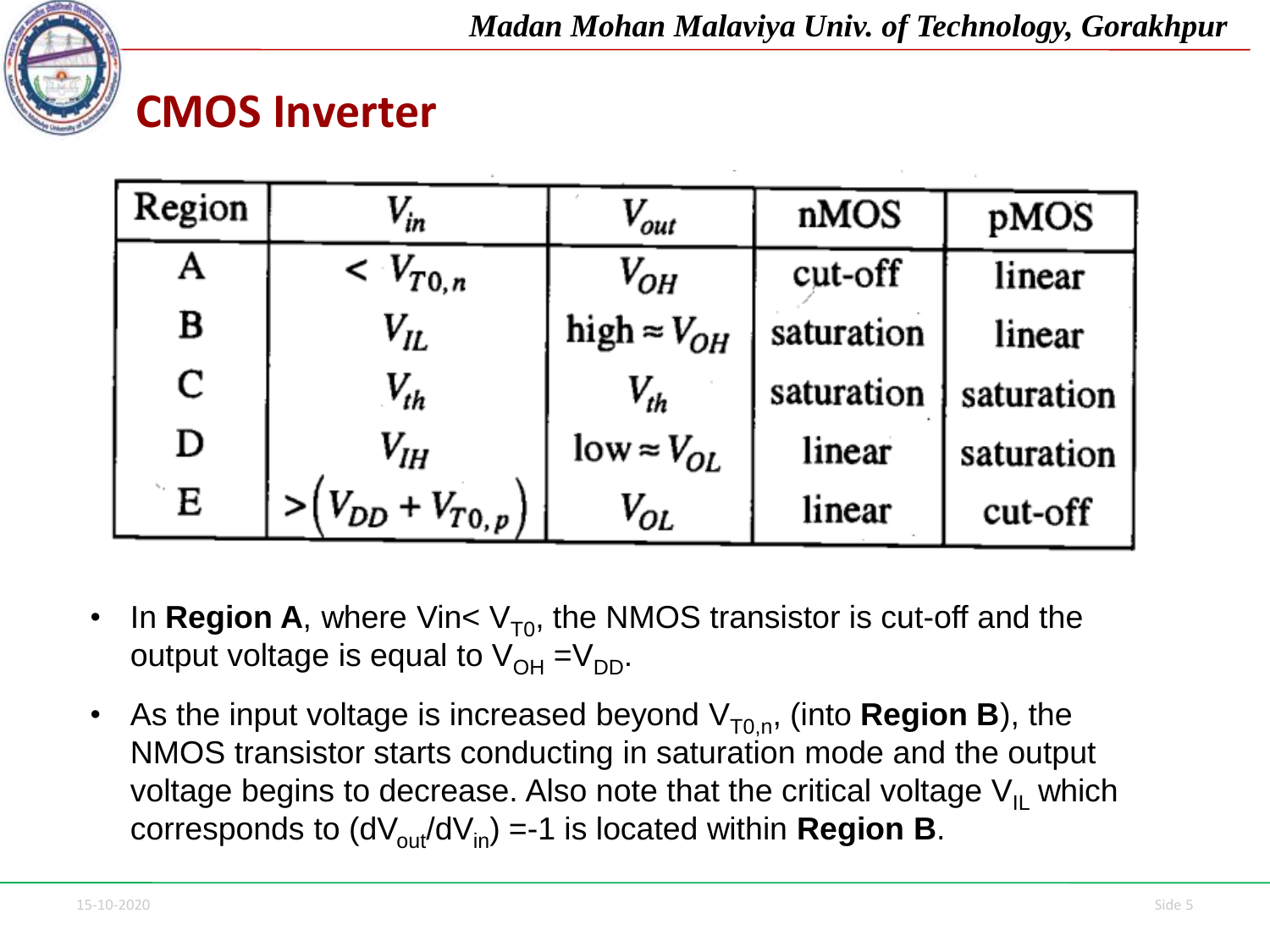



- As the output voltage further decreases, the PMOS transistor enters saturation at the boundary of **Region C**. It is seen from figure that the inverter threshold voltage, where  $V_{in}= V_{out}$ , is located in **Region C**.
- When the output voltage  $V_{\text{out}}$ , falls below (Vin  $V_{\text{To},n}$ ), the NMOS transistor starts to operate in linear mode. This corresponds to **Region D** in figure, where the critical voltage point  $V_{IH}$  with  $(dV_{out}/dV_{in}) = -1$  is also located.
- Finally, in **Region E**, with the input voltage  $V_{in}$  > ( $V_{DD}$  +  $V_{To, p}$ ), the PMOS transistor is cut-off, and the output voltage is  $V_{\text{O}}= 0$ .
- It has already been established that  $V_{OH} = V_{DD}$  and  $V_{OH} = 0$  for this inverter; thus, we will devote our attention to  $V_{II}$ ,  $V_{II}$  and the inverter switching threshold,  $V_{th}$ .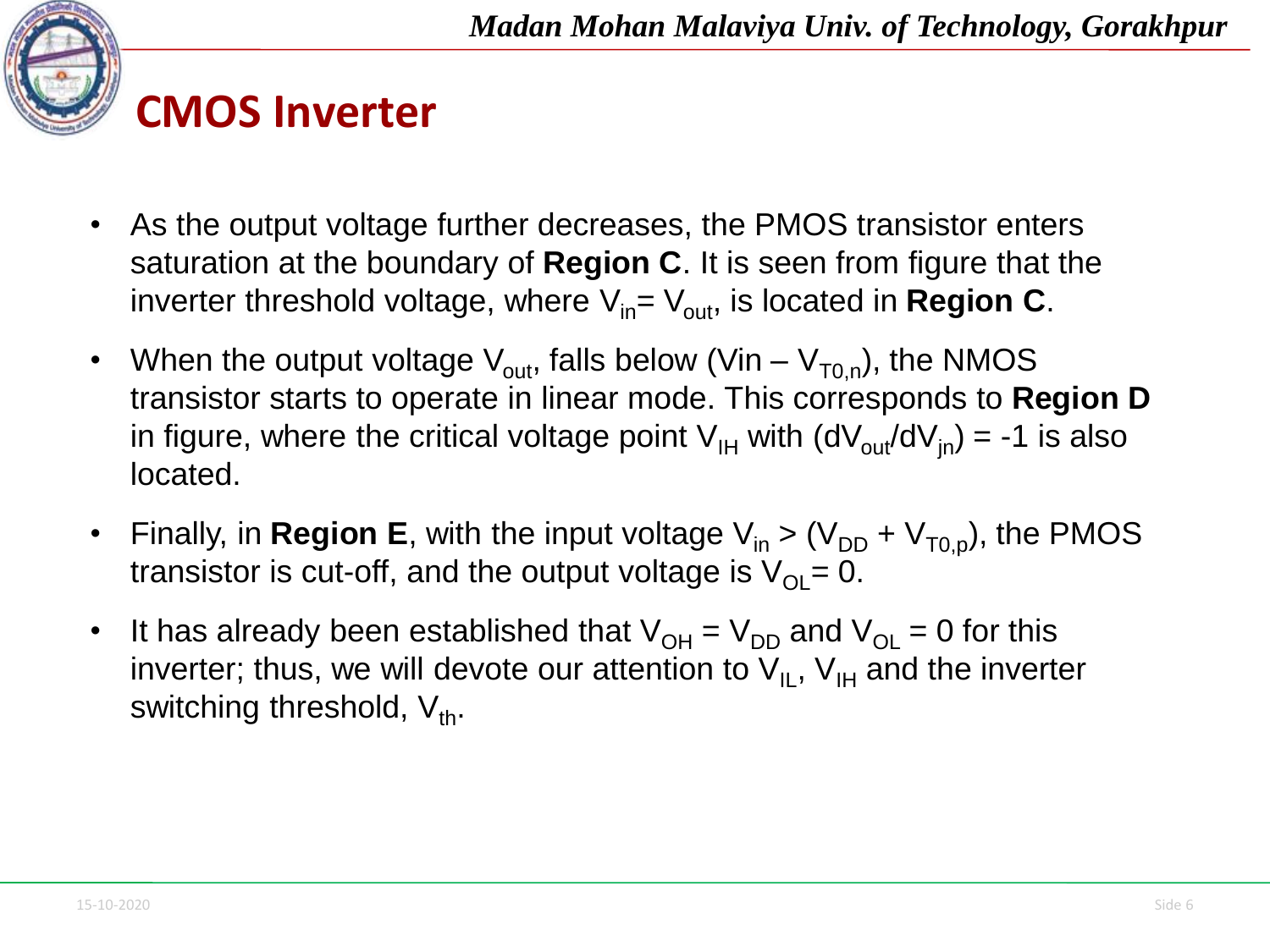

## **Calculation of V<sub>IL</sub>**

- By definition, the slope of the VTC is equal to  $(-1)$ , i.e.,  $dV_{out}/dV_{in} = -1$ when the input voltage is  $V_{in} = V_{II}$ .
- Note that in this case, the NMOS transistor operates in saturation while the PMOS transistor operates in the linear region.
- From  $I_{D,n}= I_{D,p}$ , we obtain the following current equation:

$$
\frac{k_n}{2} \cdot \left(V_{GS,n} - V_{T0,n}\right)^2 = \frac{k_p}{2} \cdot \left[2 \cdot \left(V_{GS,p} - V_{T0,p}\right) \cdot V_{DS,p} - V_{DS,p}^2\right]
$$

$$
\frac{k_n}{2} \cdot \left(V_{in} - V_{T0,n}\right)^2 = \frac{k_p}{2} \cdot \left[2 \cdot \left(V_{in} - V_{DD} - V_{T0,p}\right)\right]
$$

$$
\cdot \left(V_{out} - V_{DD}\right) - \left(V_{out} - V_{DD}\right)^2\right]
$$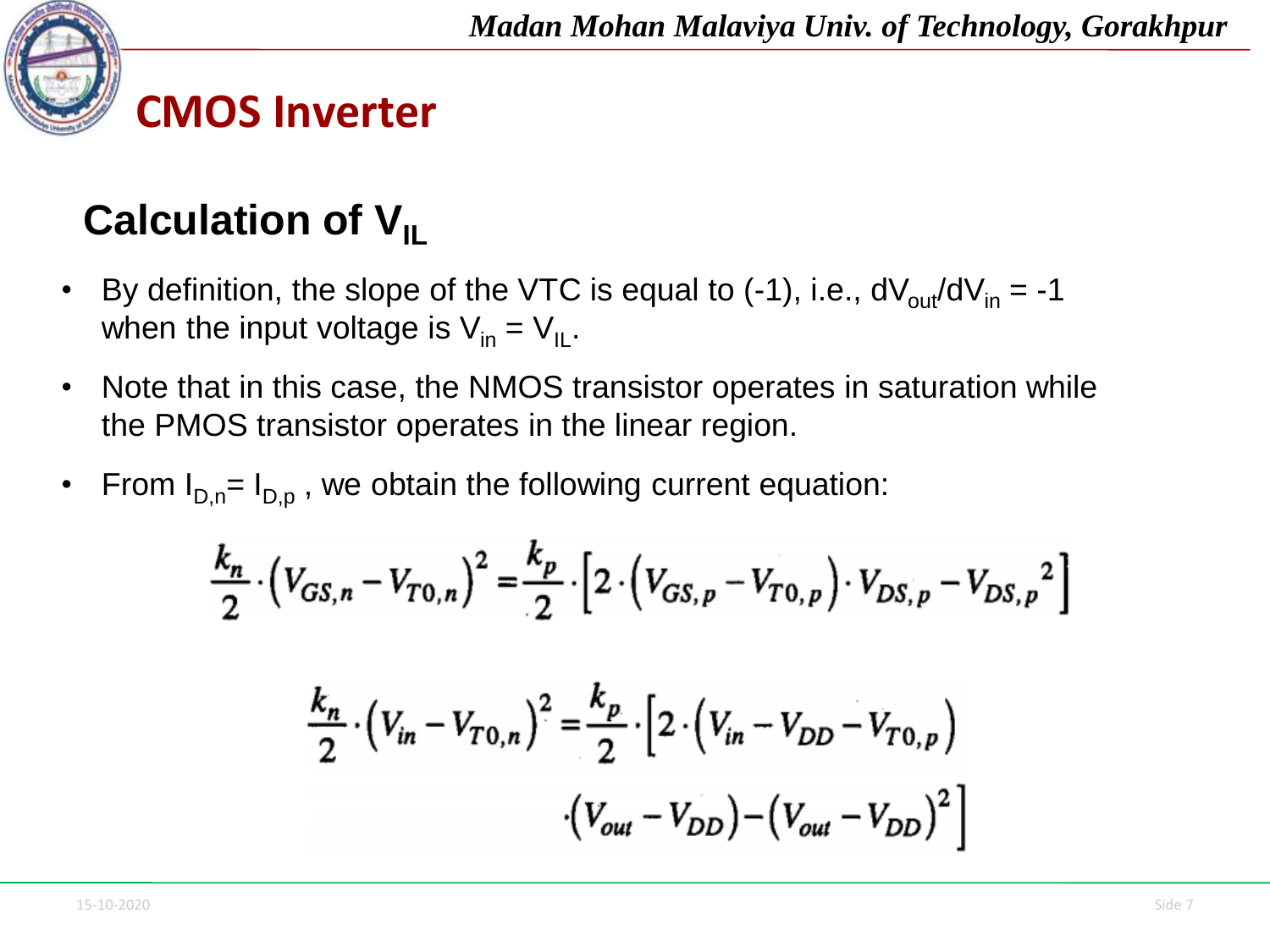

# **Calculation of V<sub>IL</sub>**

• To satisfy the derivative condition at  $V_{IL}$ , we differentiate both sides with respect to  $V_{in}$ .

$$
k_n \cdot \left(V_{in} - V_{T0,n}\right) = k_p \cdot \left[ \left(V_{in} - V_{DD} - V_{T0,p}\right) \cdot \left(\frac{dV_{out}}{dV_{in}}\right) + \left(V_{out} - V_{DD}\right) \right]
$$

$$
-\left(V_{out} - V_{DD}\right) \cdot \left(\frac{dV_{out}}{dV_{in}}\right)
$$

Substituting  $V_{in} = V_{IL}$  and  $(dV_{out}/ dV_{in}) = -1$  in above equation, we obtain:

$$
V_{IL} = \frac{2 V_{out} + V_{T0,p} - V_{DD} + k_R V_{T0,n}}{1 + k_R}
$$

where 
$$
k_R
$$
 is defined as:  $k_R = \frac{k_n}{k_p}$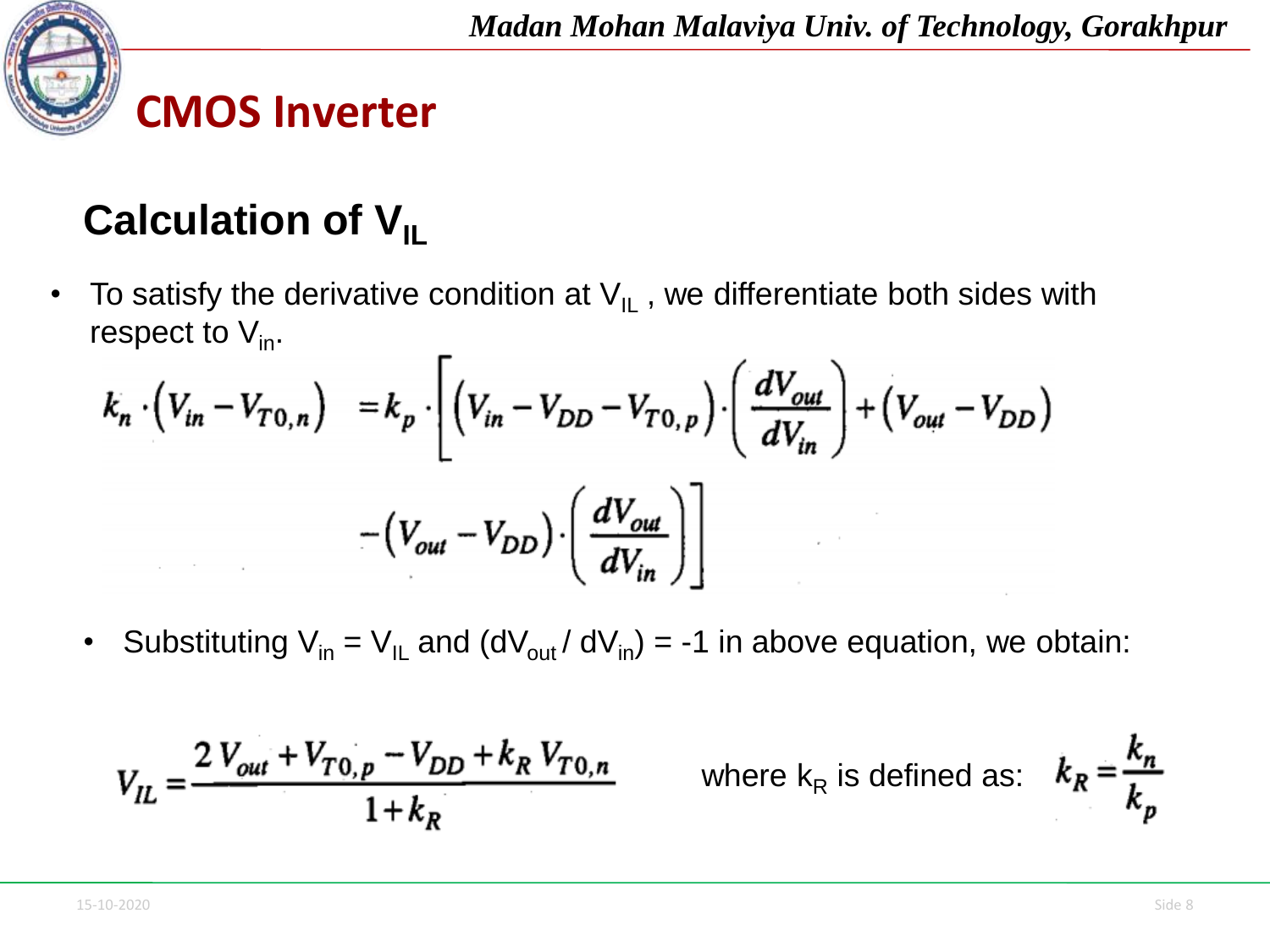

## **Calculation of V<sub>IH</sub>**

• When the input voltage is equal to  $V_{H}$ , the NMOS transistor operates in the linear region, and the PMOS transistor operates in saturation. Applying KCL to the output node, we obtain

$$
\frac{k_n}{2} \cdot \left[ 2 \cdot \left( V_{GS,n} - V_{T0,n} \right) \cdot V_{DS,n} - V_{DS,n}^2 \right] = \frac{k_p}{2} \cdot \left( V_{GS,p} - V_{T0,p} \right)^2
$$
\n
$$
\frac{k_n}{2} \cdot \left[ 2 \cdot \left( V_{in} - V_{T0,n} \right) \cdot V_{out} - V_{out}^2 \right] = \frac{k_p}{2} \cdot \left( V_{in} - V_{DD} - V_{T0,p} \right)^2
$$

Now, differentiate both sides with respect to  $V_{in}$ :

$$
k_n \cdot \left[ \left( V_{in} - V_{T0,n} \right) \cdot \left( \frac{dV_{out}}{dV_{in}} \right) + V_{out} - V_{out} \cdot \left( \frac{dV_{out}}{dV_{in}} \right) \right]
$$
  
=  $k_p \cdot \left( V_{in} - V_{DD} - V_{T0,p} \right)$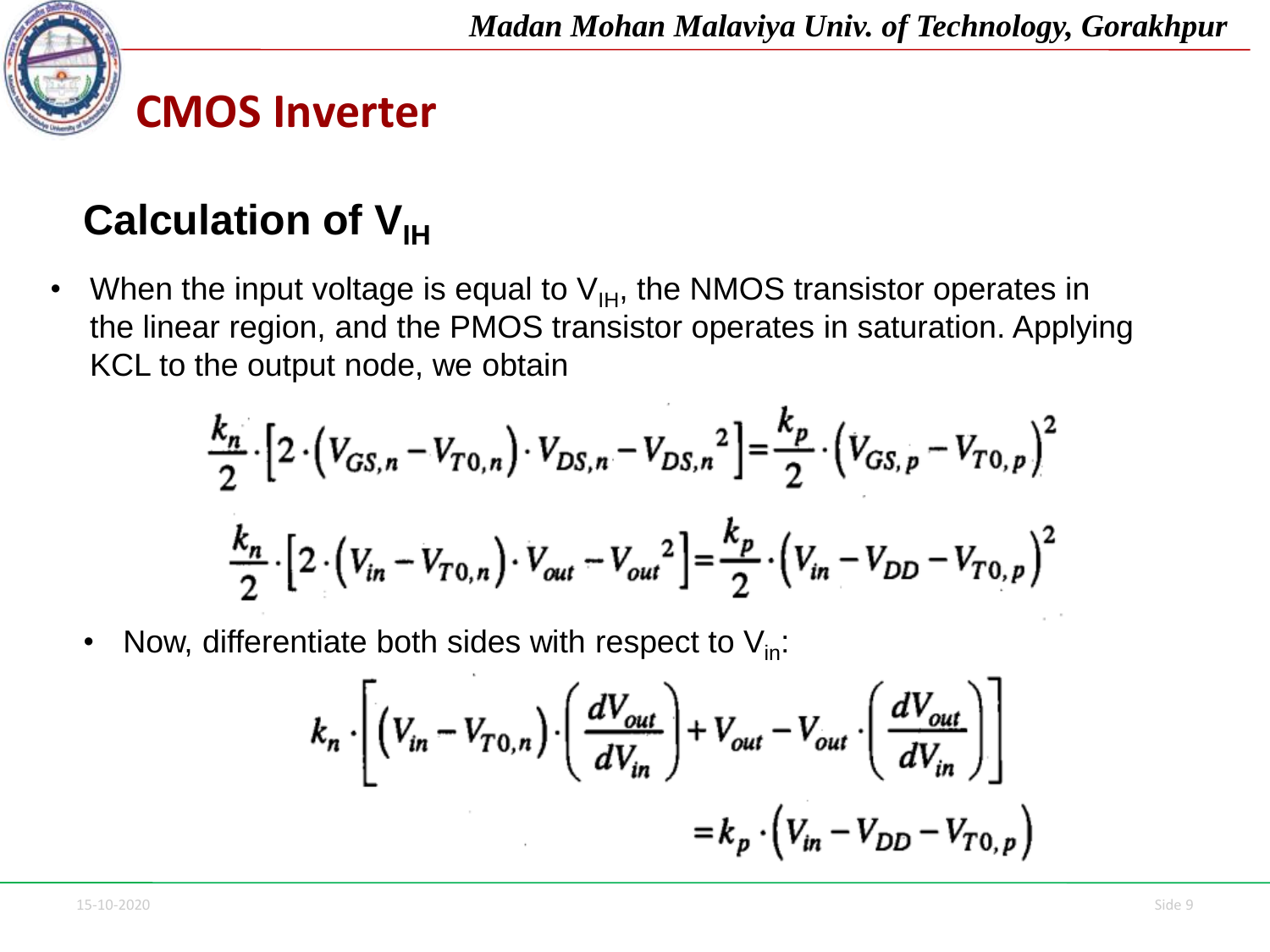

# **Calculation of V<sub>IH</sub>**

• Substituting,  $V_{in} = V_{IH}$  and (dV<sub>out</sub>/ dV<sub>in</sub>) =-1 in above equation, we obtain

$$
k_n \cdot \left( -V_{IH} + V_{T0,n} + 2 V_{out} \right) = k_p \cdot \left( V_{IH} - V_{DD} - V_{T0,p} \right)
$$

$$
V_{IH} = \frac{V_{DD} + V_{T0,p} + k_R \cdot \left(2 V_{out} + V_{T0,n}\right)}{1 + k_R}
$$

• Again, this equation must be solved simultaneously with the KCL equation to obtain the numerical values of  $V_{\text{IH}}$  and  $V_{\text{out}}$ .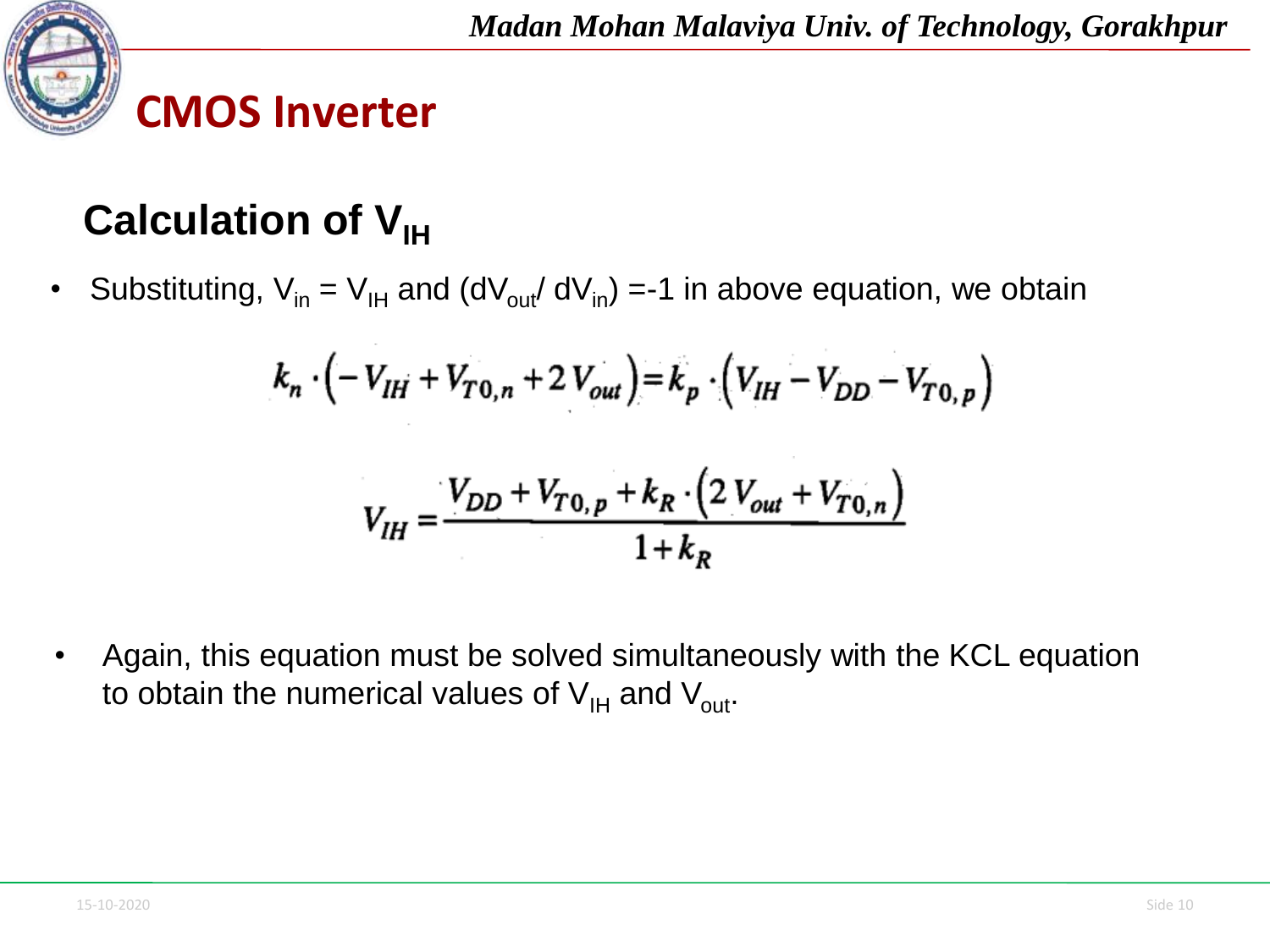

## **Calculation of V**<sup>th</sup>

- The inverter threshold voltage is defined as  $V_{th} = V_{th} = V_{out}$ , Since the CMOS inverter exhibits large noise margins and a very sharp VTC transition, the inverter threshold voltage emerges as an important parameter characterizing the DC performance of the inverter.
- For  $V_{in}=V_{out}$ , both transistors are expected to be in saturation mode; hence, we can write the following KCL equation:

$$
\frac{k_n}{2} \cdot \left(V_{GS,n} - V_{T0,n}\right)^2 = \frac{k_p}{2} \cdot \left(V_{GS,p} - V_{T0,p}\right)^2
$$

$$
\frac{k_n}{2} \cdot \left(V_{in} - V_{T0,n}\right)^2 = \frac{k_p}{2} \cdot \left(V_{in} - V_{DD} - V_{T0,p}\right)^2
$$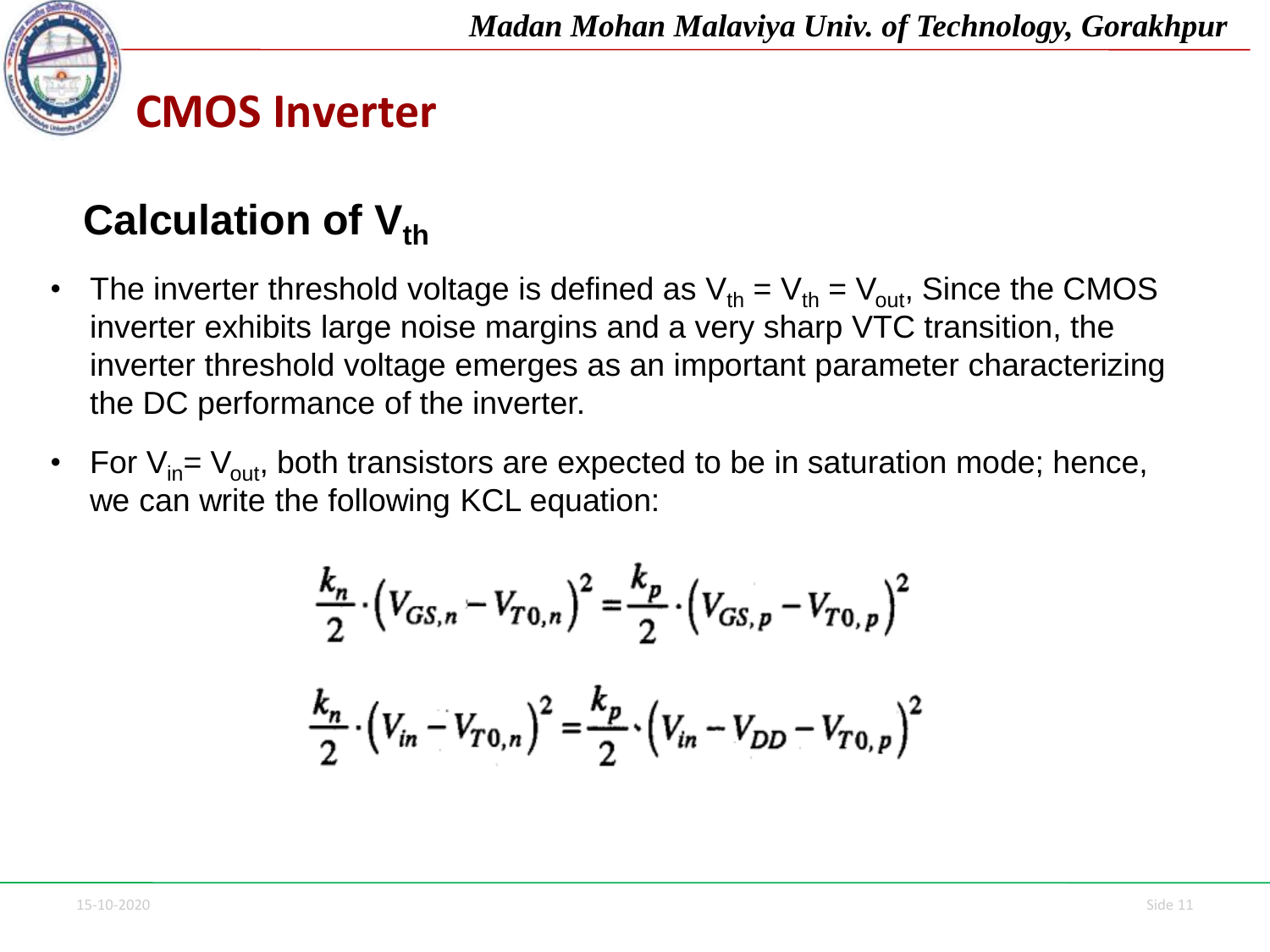

## **Calculation of V<sub>th</sub>**

• The correct solution for  $V_{in}$  for this equation is:

$$
V_{in} \cdot \left(1 + \sqrt{\frac{k_p}{k_n}}\right) = V_{T0,n} + \sqrt{\frac{k_p}{k_n}} \cdot \left(V_{DD} + V_{T0,p}\right)
$$

Finally, the inverter threshold (switching threshold) voltage  $V_{th}$ , is found as

$$
V_{th} = \frac{V_{T0,n} + \sqrt{\frac{1}{k_R}} \cdot (V_{DD} + V_{T0,p})}{\left(1 + \sqrt{\frac{1}{k_R}}\right)}
$$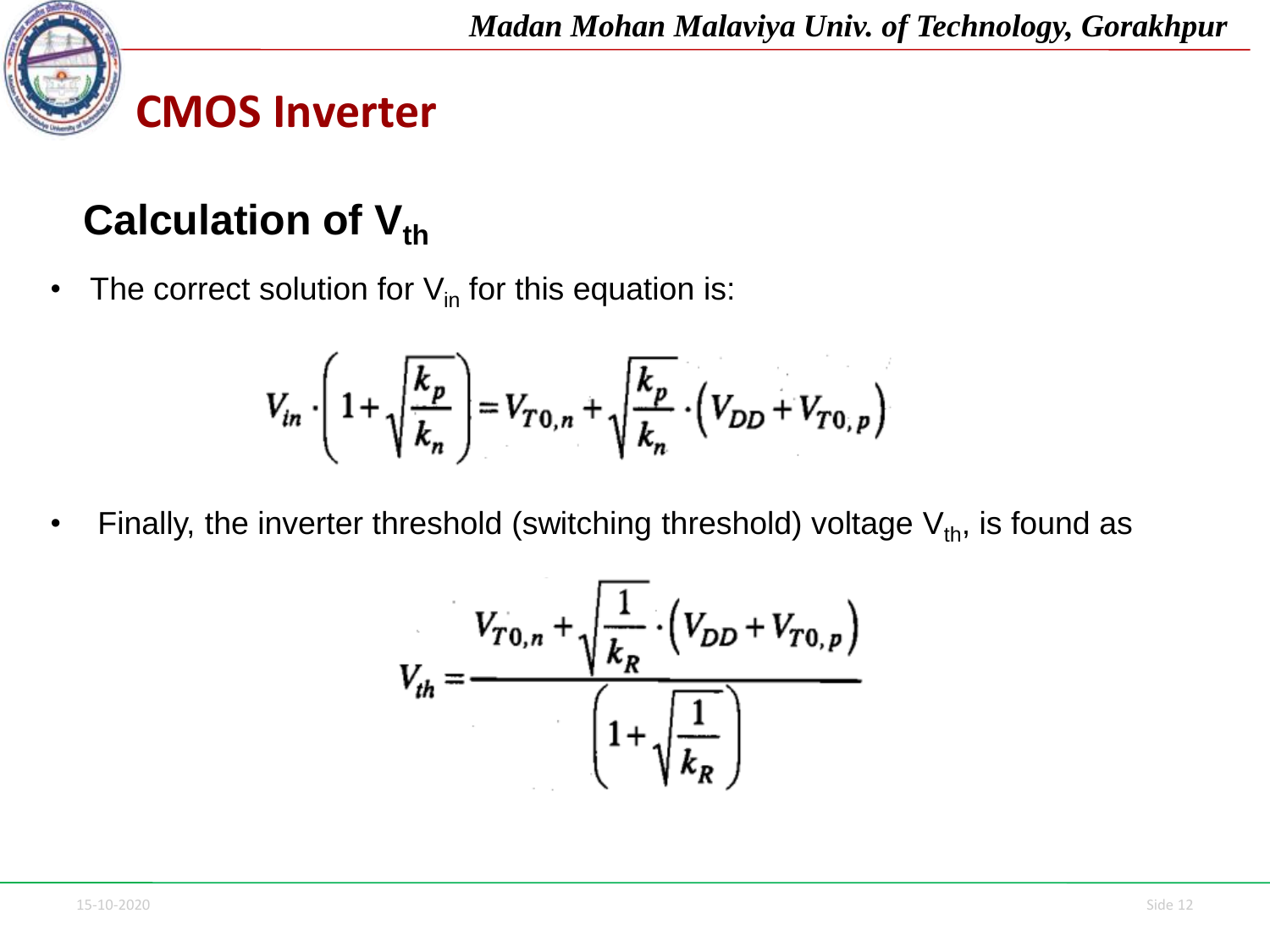

### **CMOS Inverter**

#### **Calculation of V<sub>th</sub>**



**Fig.** Typical VTC and the power supply current of a CMOS inverter circuit.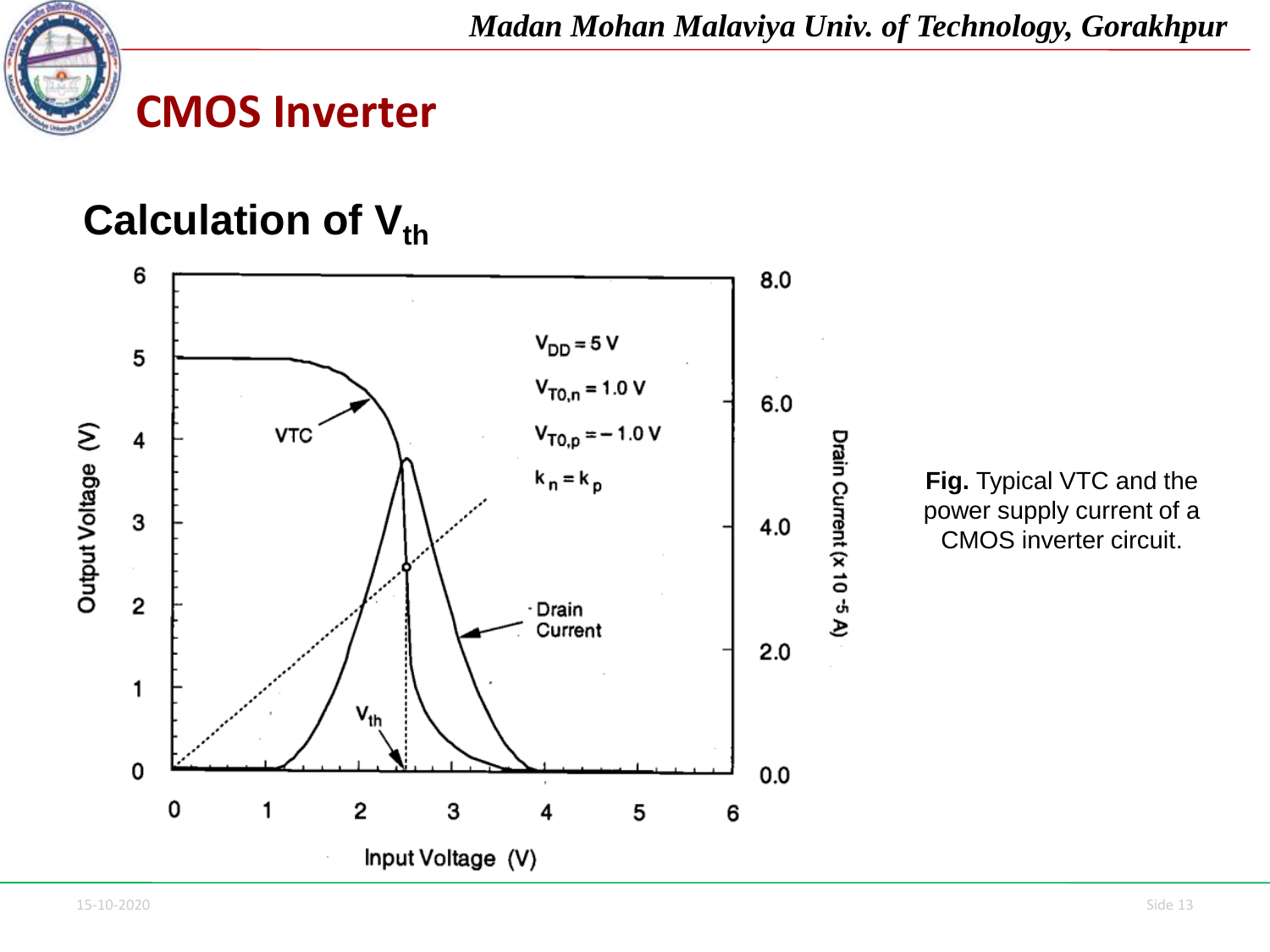

## **Calculation of V<sub>th</sub>**

• Now solve for kR that is required to achieve the given  $V_{th}$ :

$$
k_R = \frac{k_n}{k_p} = \left(\frac{V_{DD} + V_{T0, p} - V_{th}}{V_{th} - V_{T0, n}}\right)^2
$$

Recall that the switching threshold voltage of an ideal inverter is defined as:

$$
V_{th, ideal} = \frac{1}{2} \cdot V_{DD}
$$

$$
\left(\frac{k_n}{k_p}\right)_{ideal} = \left(\frac{0.5 V_{DD} + V_{T0,p}}{0.5 V_{DD} - V_{T0,n}}\right)^2
$$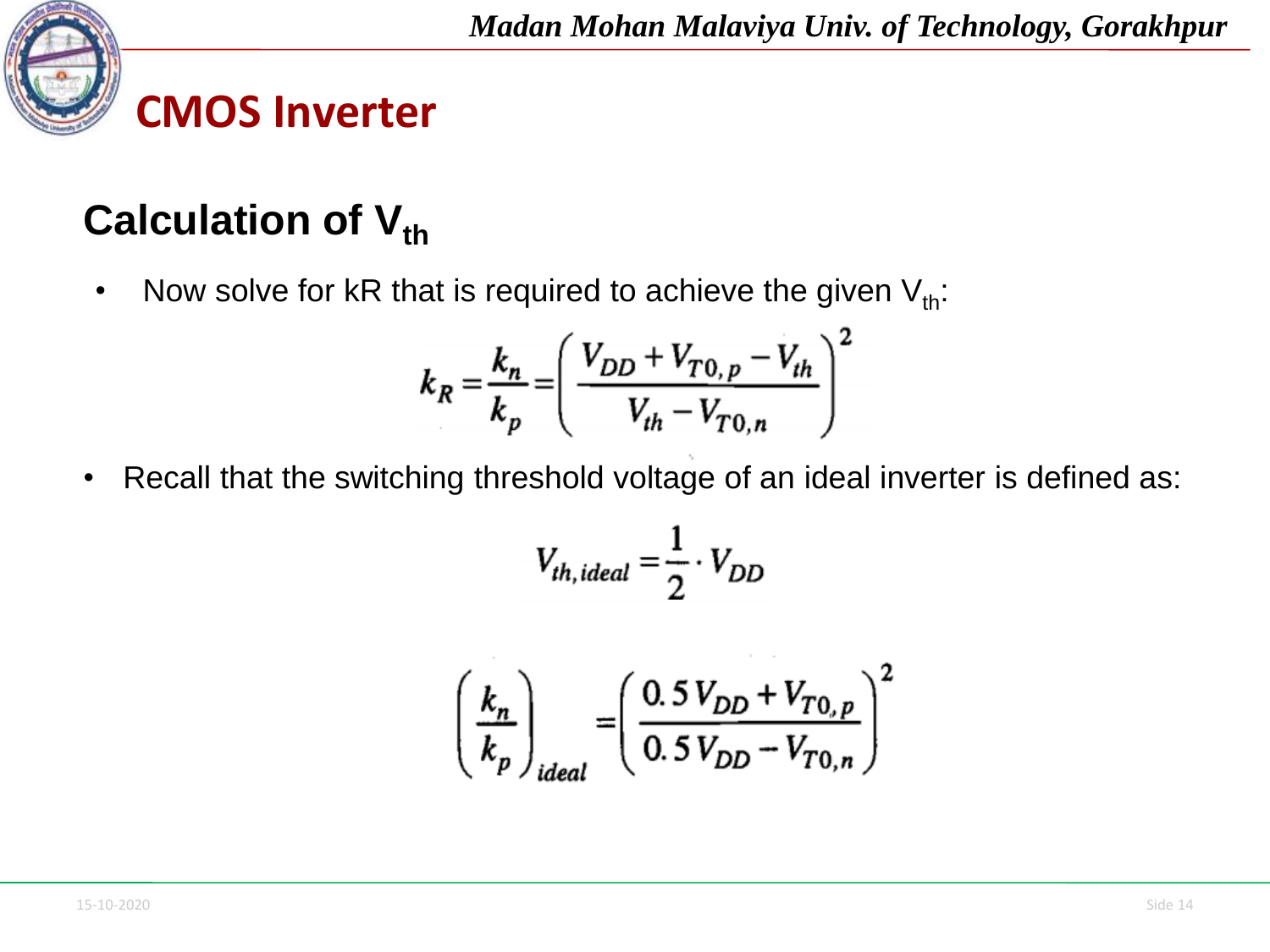

# **Calculation of V<sub>th</sub>**

• For a near-ideal CMOS VTC that satisfies the above condition. Since the operations of the NMOS and the PMOS transistors of the CMOS inverter are fully complementary, we can achieve completely symmetric inputoutput characteristics by setting the threshold voltages as  $V_{T0} = V_{T0, p} =$  $|V_{\tau_0,p}|$ . This reduces to:

$$
\left(\frac{k_n}{k_p}\right)_{\text{symmetric}} = 1 \qquad \frac{k_n}{k_p} = \frac{\mu_n C_{ox} \cdot \left(\frac{W}{L}\right)_n}{\mu_p C_{ox} \cdot \left(\frac{W}{L}\right)_p} = \frac{\mu_n \cdot \left(\frac{W}{L}\right)_n}{\mu_p \cdot \left(\frac{W}{L}\right)_p}
$$
\n
$$
\frac{W}{L}\Big|_{n} = \frac{\mu_p}{\mu_n} \approx \frac{230 \text{ cm}^2/\text{V} \cdot \text{s}}{580 \text{ cm}^2/\text{V} \cdot \text{s}} \qquad \left(\frac{W}{L}\right)_p \approx 2.5 \left(\frac{W}{L}\right)_n
$$